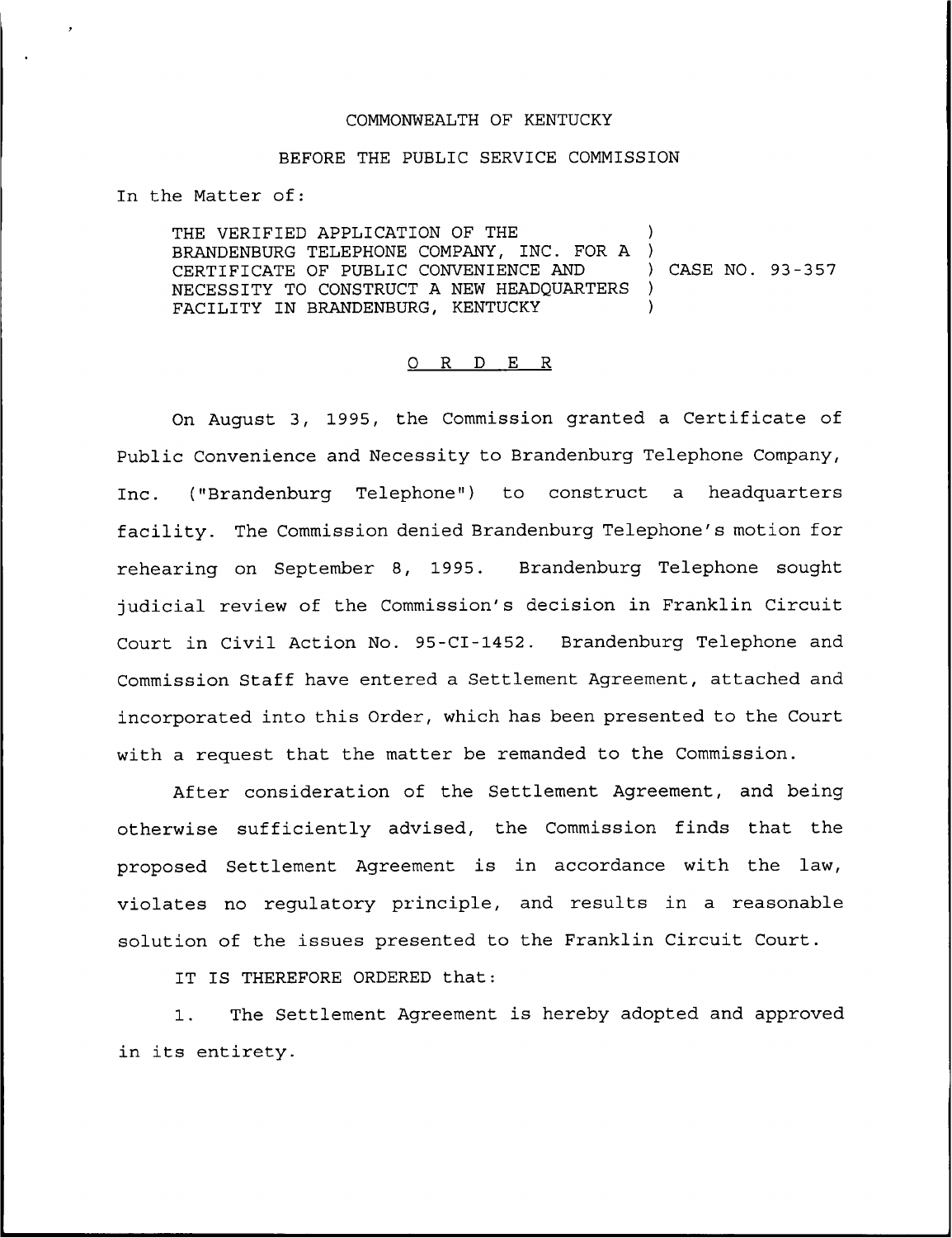2. Brandenburg Telephone may include an additional <sup>8</sup> acres in the amount of \$48,806 over and above the 12 acres previously authorized by the Commission in Account No. 32.2111, Land. Brandenburg Telephone may also record in this account additional expenses associated with this <sup>8</sup> acres for excavating and fill, demolition, clear and grub, and compaction in the amount of \$54,501 plus associated overhead and profit and architectural and engineering fees in the amount of \$8,720. The 20 acres entered in Account No. 32.2111, Land, shall be contiguous to the actual location of the facilities constructed pursuant to the Commission' Order.

3. Brandenburg Telephone may capitalize the estimated construction cost of \$49,561 for gas service, \$13,842 for water service, and \$16,150 for electrical service, along with the associated overhead and profit in the amount of \$7,955 and architectural and engineering fees in the amount of \$8,751.

4. Brandenburg Telephone need not submit monthly or other reports to the Commission as previously ordered.

5. Brandenburg Telephone is authorized to spend the sums reflected at Attachment <sup>2</sup> and Attachment <sup>3</sup> to the Commission's final Order dated August 3, 1995, increased by the amounts identified or referred to in ordering paragraphs <sup>2</sup> and <sup>3</sup> above.

Done at Frankfort, Kentucky, this 29th day of January, 1996.

PUBLIC SERVICE COMMISSION

<u>Suida K Brea</u>

Chairman

ATTEST:

Executive Director Commissioner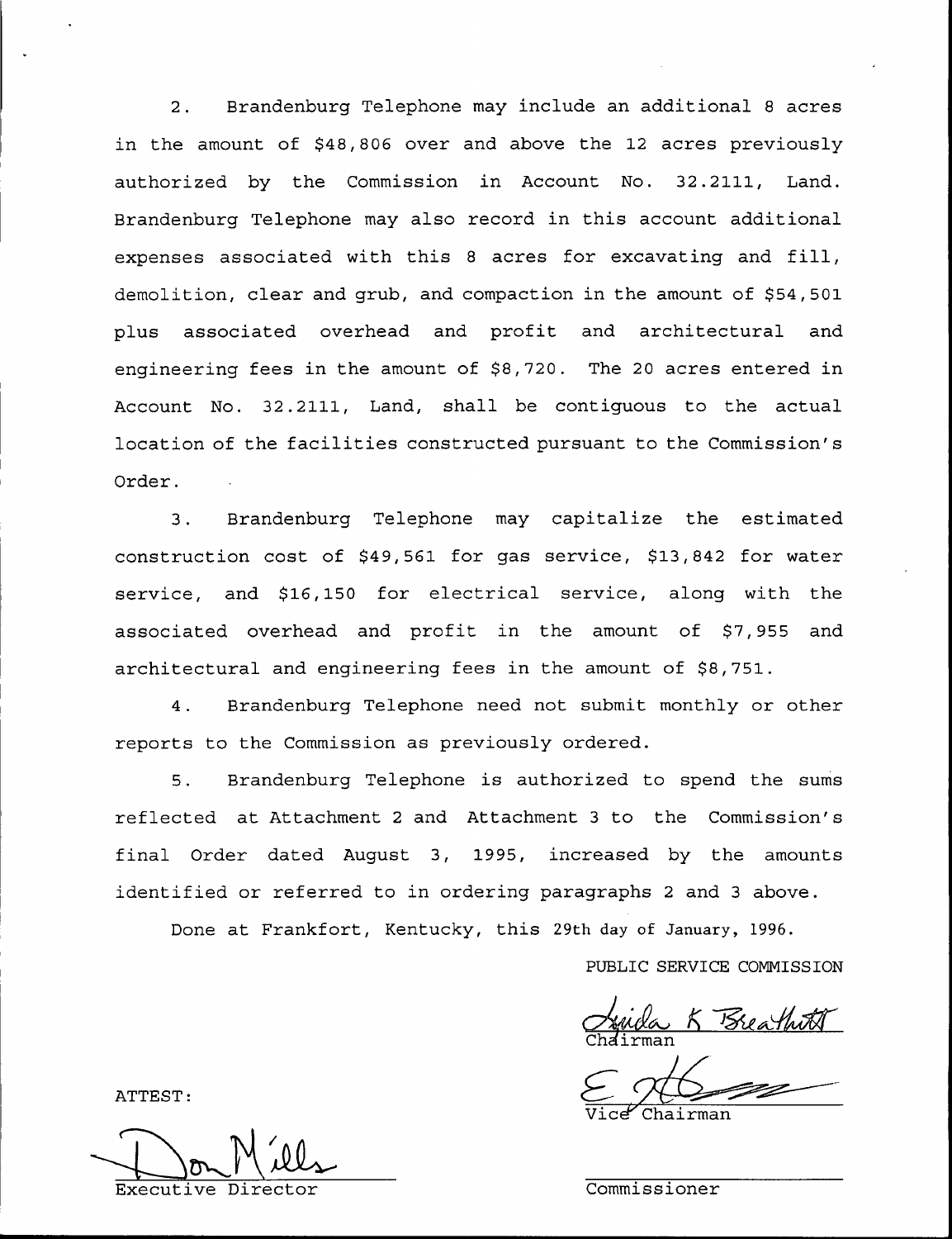#### APPENDIX

AN APPENDIX TO AN ORDER OF THE KENTUCKY PUBLIC SERVICE COMNISSION IN CASE NO. 93-357 DATED JANUARY 29, 1996.

# SETTLEMENT AGREEMENT

THIS SETTLEMENT AGREEMENT is made and entered into this 8th day of January, 1996, by and between BRANDENBURG TELEPHONE COMPANY, a Kentucky corporation, whose principal place of business is located at 332 East Broadway, Brandenburg, Kentucky 40108 ("Brandenburg Telephone") and the Staff of the PUBLIC SERVICE COMMISSION OF THE COMMONWEALTH OF KENTUCKY, an administrative agency created by KRS Chapter 278 with jurisdiction to regulate the rates and services of telephone utilities in the Commonwealth of Kentucky and whose principal offices are located at 730 Schenkel Lane, Frankfort, Kentucky 40601 (the "Commission Staff").

WHEREAS, Brandenburg Telephone and The Public Service Commission of the Commonwealth of Kentucky (the "Commission" ), are parties to Civil Action No. 95-CI-1452, in the Franklin Circuit Court of the Commonwealth of Kentucky, Division II, pursuant to which Brandenburg Telephone appealed certain parts of an order resolving Commission Case No. 93-357; and,

WHEREAS, Brandenburg Telephone and the Commission are parties to Action No. 95-CA-00056 in the Court of Appeals of the Commonwealth of Kentucky pursuant to which Brandenburg Telephone appealed certain parts of the Commission's order resolving Commission Case No. 92-563; and

WHEREAS, Brandenburg Telephone and the Commission Staff desire to settle the actions by Brandenburg Telephone against the Commission and now pending before the Franklin Circuit Court and the Court of Appeals,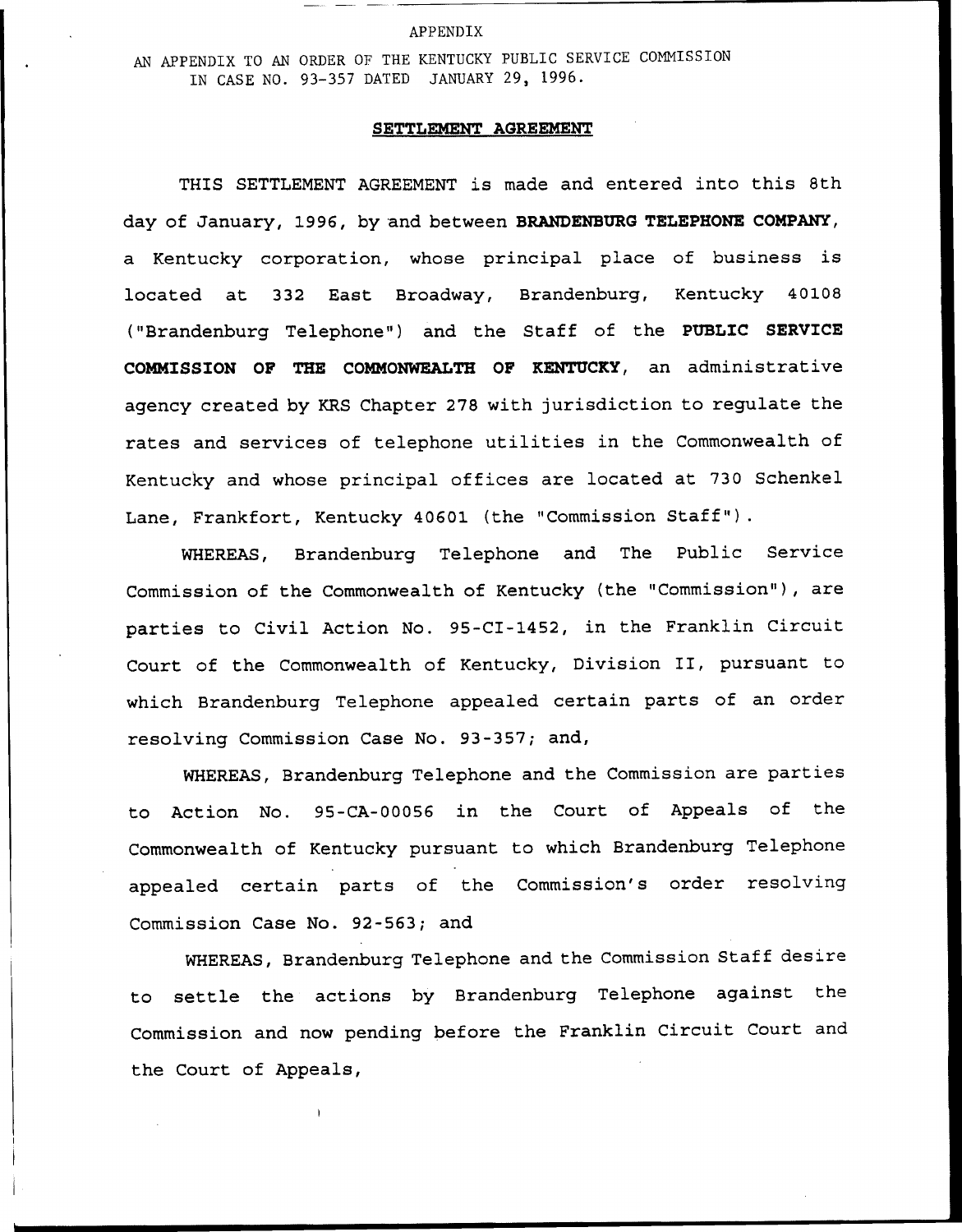NOW, THEREFORE, Brandenburg Telephone hereby agrees to move for an Order dismissing with prejudice the action against the Commission and pending before the Kentucky Court of Appeals, and agrees to present an Agreed Order to Franklin Circuit Court to remand Case No. 95-CI-1452 to the Public Service Commission for an Order consistent with the terms of this Agreement, pursuant to the following terms and conditions:

1. Brandenburg Telephone shall be permitted to include the cost of an additional eight (8) acres in the amount of \$48,806 over and above the <sup>12</sup> acres authorized by the Commission in its Case No. 93-357, in Account No. 32.2111, Land. Moreover, Brandenburg Telephone's additional expenses associated with this eight (8) acres for excavating and fill, and demolition, clear and grub, and compaction in the amount of \$54,501 plus associated overhead and profit and architectural and engineering fees in the amount of \$ 8,720 shall be recorded in Account No. 32.2111, Land. The Commission's final order in Commission Case No. 93-357 dated August 3, 1995, shall be amended accordingly. The <sup>20</sup> acres entered in Account No. 32.2111, Land shall be contiguous to the actual location of the facilities constructed pursuant to the Commission's Order.

2. Brandenburg Telephone shall be permitted to capitalize the estimated construction cost charges of (i) \$49,561 for gas service, (ii) \$13,842 for water service and (iii) \$16,150 for electrical service, along with associated overhead and profit in the amount of \$7,955 and architectural and engineering fees in the

 $-2-$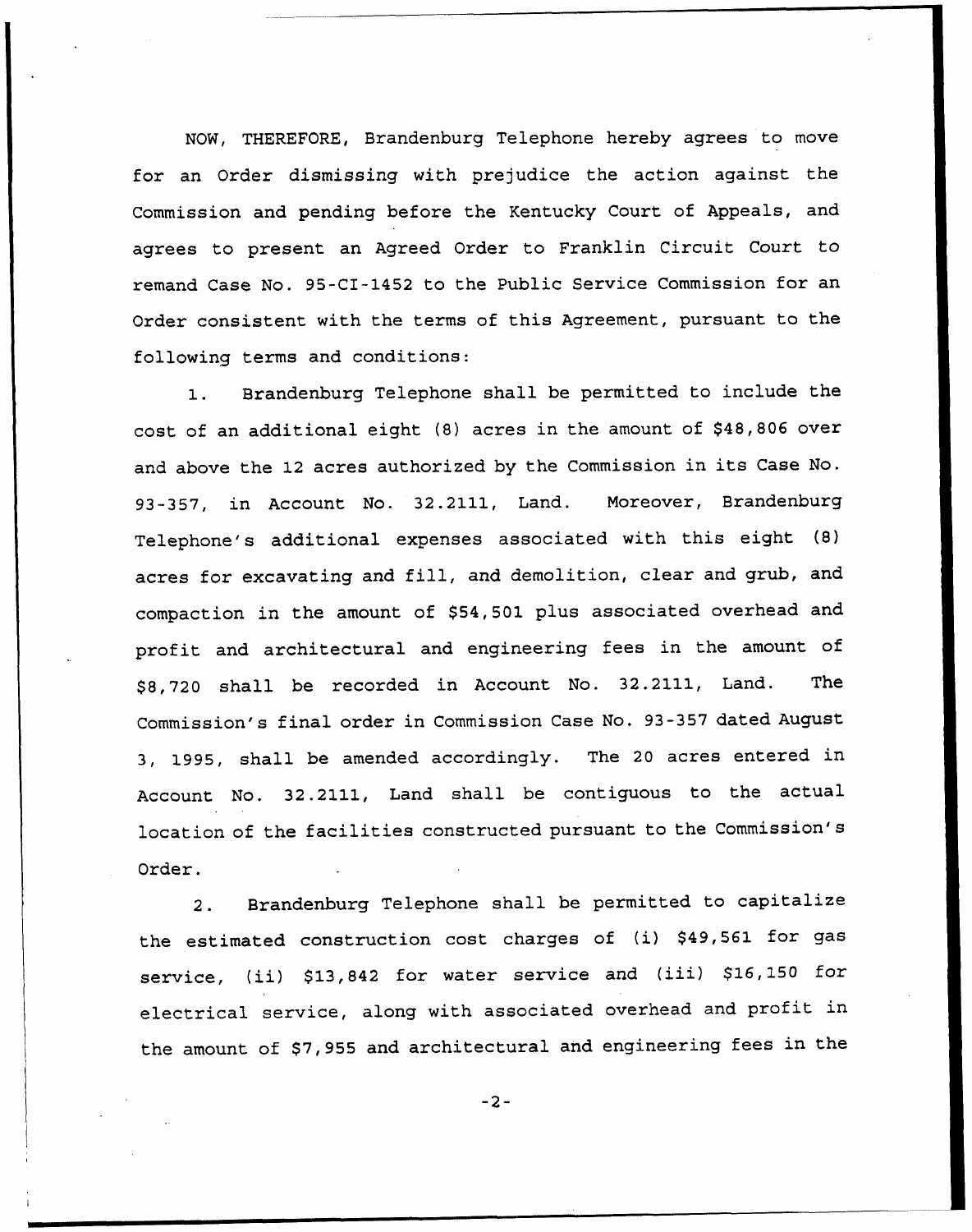amount of \$8,751. The Commission's final order in Commission Case No. 93-357 dated August 3, 1995 shall be amended accordingly.

3. Brandenburg Telephone need not submit monthly or other reports to the Commission as required by the Commission's order in Case No. 93-357 and dated August 3, 1995. The Commission's final order in Commission Case No. 93-357 dated August 3, 1995, shall be amended accordingly.

4. The Commission issued a certificate of public convenience and necessity to Brandenburg Telephone to spend \$4,080,251 in order to construct the headquarters facility described in its application in Case No. 93-357; that amount shall be increased by the amounts identified or referred to in paragraph 1 and <sup>2</sup> hereof. Brandenburg Telephone is otherwise authorized to spend the sum reflected at Attachment <sup>2</sup> and Attachment <sup>3</sup> to the Commission's final order dated August 3, 1995 in Commission Case No. 93-357. These Attachments <sup>2</sup> and <sup>3</sup> are also attached hereto. The Commission's final order in Case No. 93-357 dated August 3, 1995, shall be amended accordingly.

5. If the Commission accepts this Settlement Agreement and enters an Order to that effect, Brandenburg Telephone agrees not to request rehearing or to appeal the order to Franklin Circuit Court.

6. The Commission Staff and Brandenburg Telephone shall submit this Settlement Agreement to the Public Service Commission of the Commonwealth of Kentucky for its review and consideration. Both Brandenburg Telephone and the Commission Staff shall recommend approval of this Settlement Agreement in its entirety to the Commission. Brandenburg Telephone's and the Commission Staff

 $-3-$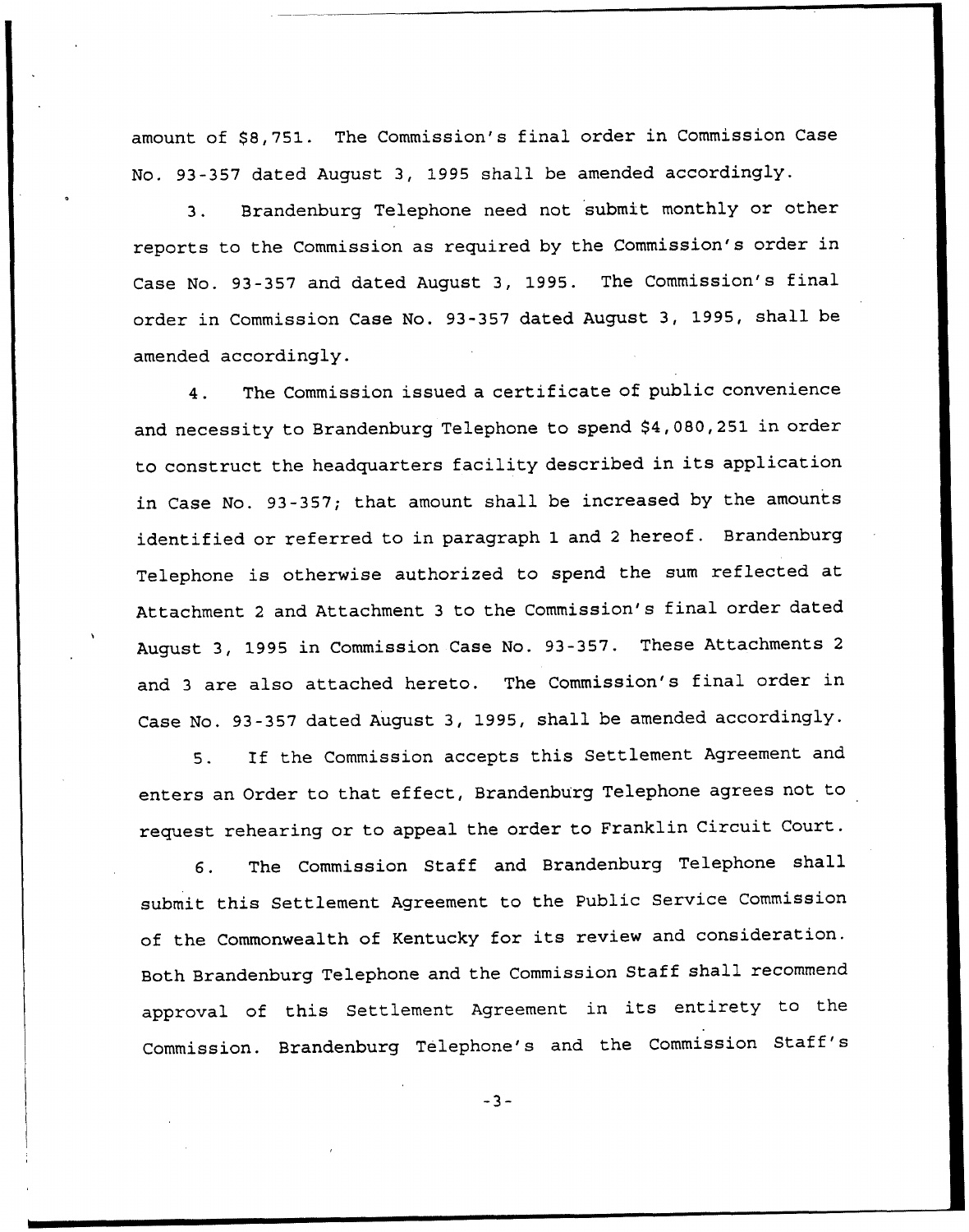obligations under this Settlement Agreement are expressly conditioned upon the Commission's adoption, by Order, of this Settlement Agreement in its entirety. In the event that such an order is not adopted, neither Brandenburg Telephone nor the Commission Staff shall be obligated hereunder.

7. Upon execution of this agreement, the parties shall make no further public comment concerning the resolution of the issues addressed and concluded by this agreement except for documents required to be filed in Court or with the Commission pursuant to this agreement or orders which the Commission is required to issue pursuant to this agreement.

AGREED TO:

THE STAFF OF THE PUBLIC SERVICE COMMISSION OF THE COMMONWEALTH OF KENTUCKY  $-L_{\text{max}}$ Bv  $Its:$ BRANDENBURG TELEPHONE COMPANY By: Its:  $\left( \begin{array}{c} \end{array} \right)$  Legal Course  $O(7:30$  p.m. on January  $8.1996$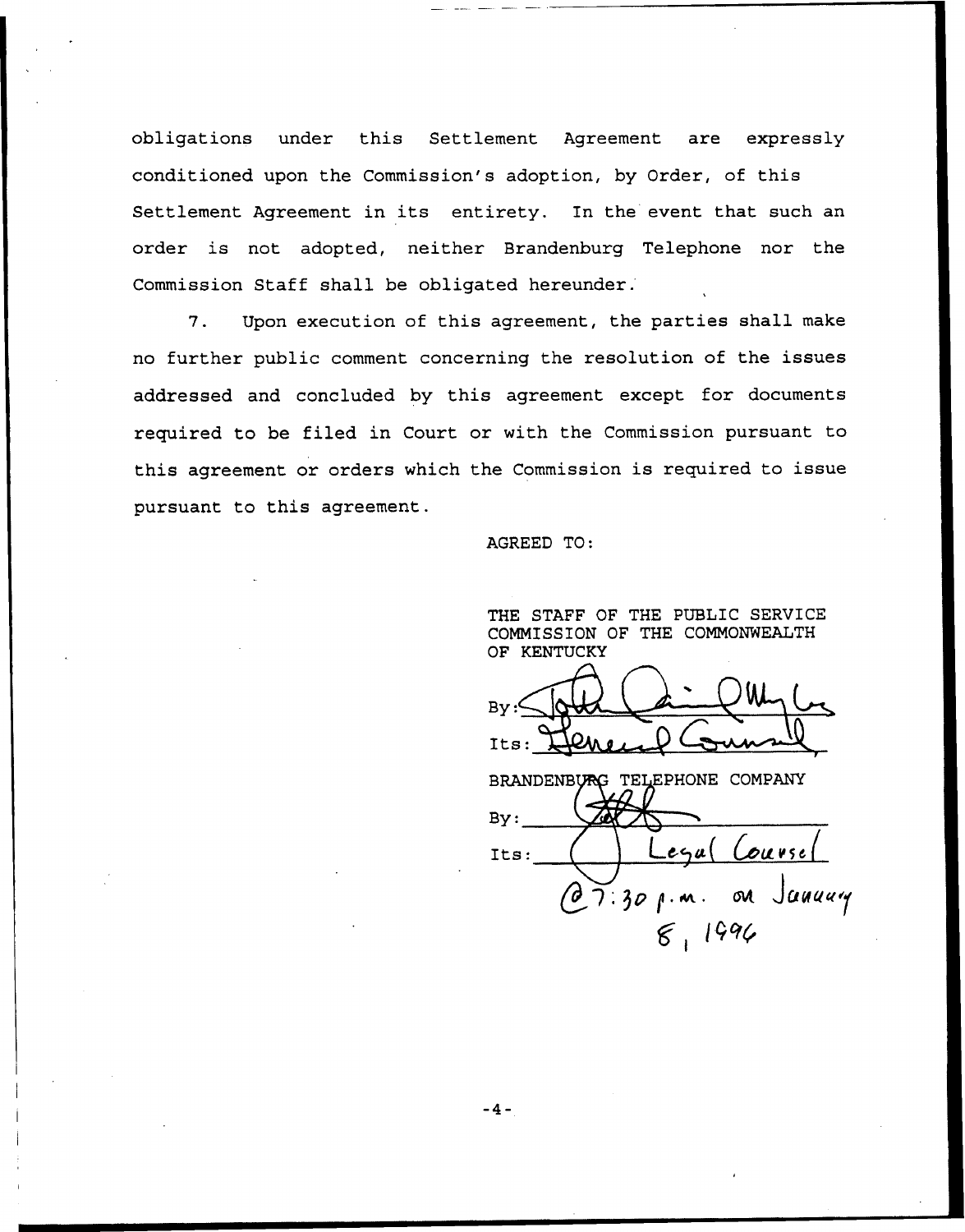| Distribution of Building Interior<br>Items based on Part 32 Accounting<br>$\overline{\phantom{m}}$<br>Attachment 2 |           |          |                                  |                   |                  |                      |                         |  |  |
|--------------------------------------------------------------------------------------------------------------------|-----------|----------|----------------------------------|-------------------|------------------|----------------------|-------------------------|--|--|
|                                                                                                                    |           |          | $\leftarrow$ Other $\rightarrow$ |                   |                  |                      |                         |  |  |
|                                                                                                                    |           | Building | Furniture                        | Office<br>Support | Other<br>Expense | Profit &<br>Overhead | Total                   |  |  |
| Building<br>Interior                                                                                               | 1,119,601 |          |                                  |                   |                  |                      |                         |  |  |
|                                                                                                                    |           |          |                                  |                   |                  |                      |                         |  |  |
| Glass & Wood<br>Walls                                                                                              |           | 113,227  |                                  |                   |                  |                      |                         |  |  |
| Custom Mill<br>Work                                                                                                |           |          | 45,848                           |                   |                  |                      |                         |  |  |
| Doors                                                                                                              |           | 7,995    |                                  |                   |                  |                      |                         |  |  |
| Firedoor                                                                                                           |           | 3,575    |                                  |                   |                  |                      |                         |  |  |
| Wall Covering                                                                                                      |           | 42,954   |                                  |                   |                  |                      |                         |  |  |
| Shelving                                                                                                           |           |          | 32,035                           |                   |                  |                      |                         |  |  |
| Drive Up                                                                                                           |           | 8,950    |                                  |                   |                  |                      |                         |  |  |
| Audio Marking<br>System                                                                                            |           |          |                                  | 10,283            |                  |                      |                         |  |  |
| Projection<br>Screen                                                                                               |           |          |                                  | 1,695             |                  |                      |                         |  |  |
| Cabinets<br>[Base/Support<br>$/Top$ ]                                                                              |           |          | 5,907                            |                   |                  |                      |                         |  |  |
| Range                                                                                                              |           |          | 645                              |                   |                  |                      |                         |  |  |
| Microwave                                                                                                          |           |          |                                  |                   | 171              |                      |                         |  |  |
| Dishwasher                                                                                                         |           |          | 500,                             |                   |                  |                      |                         |  |  |
| Refrigerator                                                                                                       |           |          | 558                              |                   |                  |                      |                         |  |  |
| Fire<br>Extinguisher<br>Cabinets                                                                                   |           |          |                                  | 1,716             | $\pmb{\prime}$   |                      |                         |  |  |
| Fire<br>Extinguishers                                                                                              |           |          |                                  | 1,920             |                  |                      |                         |  |  |
| Office<br>Equipment<br>(Maybe some<br>computers)                                                                   |           |          |                                  | 35,281            |                  |                      |                         |  |  |
| Security<br>Equipment                                                                                              |           | 11,074   |                                  |                   |                  |                      |                         |  |  |
| Night Deposit                                                                                                      |           | 8,610    |                                  |                   |                  |                      |                         |  |  |
| Carpet                                                                                                             |           | 89,648   |                                  |                   |                  |                      |                         |  |  |
| Drapery                                                                                                            |           | 53,118   |                                  |                   |                  |                      |                         |  |  |
| Furniture                                                                                                          |           |          | 460,229                          |                   |                  |                      |                         |  |  |
| Accessories                                                                                                        |           |          |                                  | 18,000            |                  |                      |                         |  |  |
| Pedistal<br>Floors                                                                                                 |           | 39,748   |                                  |                   |                  |                      |                         |  |  |
| Pneumatic<br>Tube System                                                                                           |           |          |                                  | 21,900            |                  |                      |                         |  |  |
| Sound System                                                                                                       |           |          |                                  | 2,232             |                  |                      |                         |  |  |
|                                                                                                                    |           | 378,899  | 545,722                          | 93,027            | 171              |                      | $101, 782$ .1, 119, 601 |  |  |

 $\mathcal{A}$